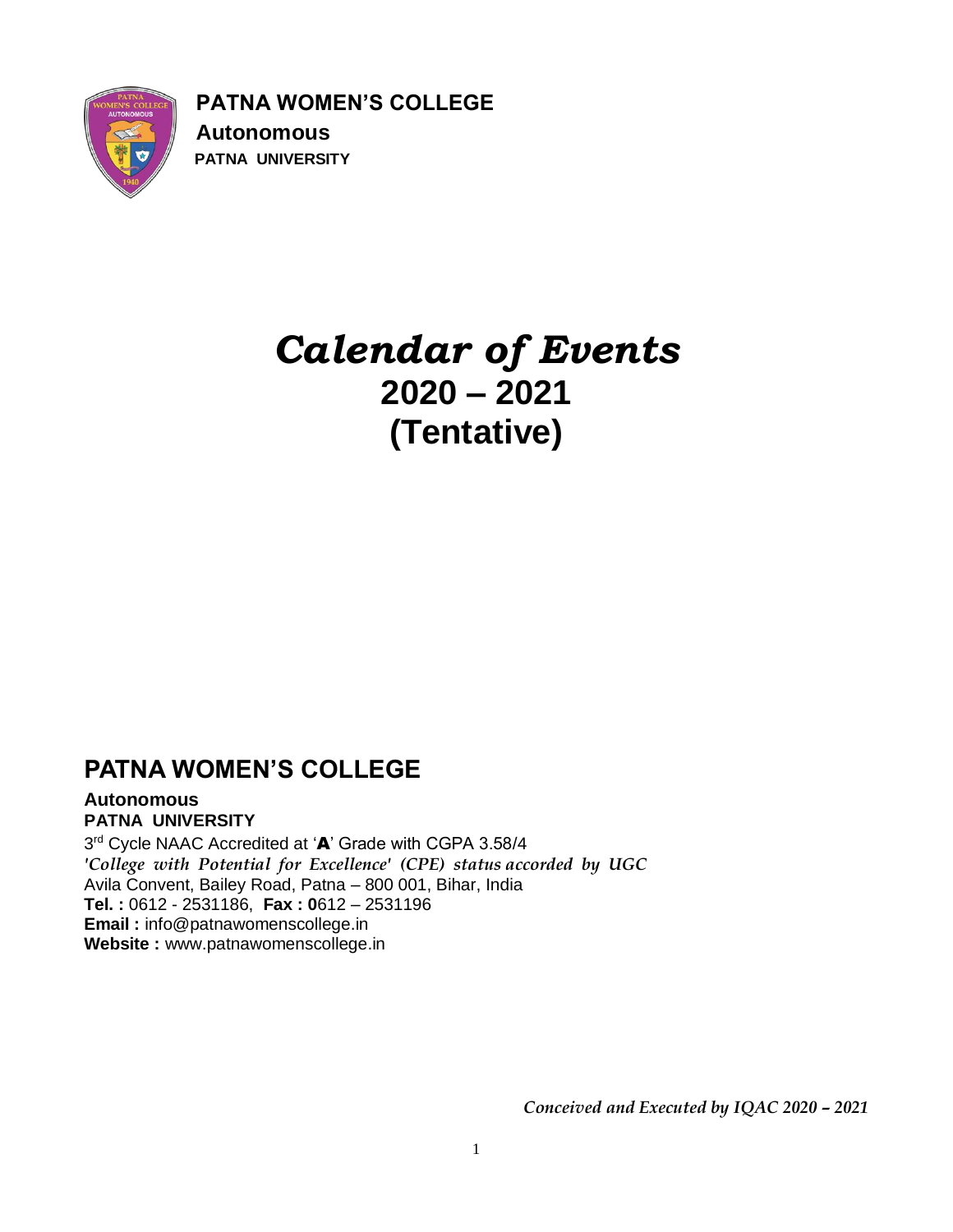

**PATNA WOMEN'S COLLEGE Autonomous**

 **PATNA UNIVERSITY**

#### **EVENTS FOR THE MONTH OF JULY 2020**

| <b>SUN</b>              | <b>MON</b>                  | <b>TUE</b>      | <b>WED</b>                                                                               | <b>THU</b>                                                 | <b>FRI</b>              | <b>SAT</b>                                                                                |
|-------------------------|-----------------------------|-----------------|------------------------------------------------------------------------------------------|------------------------------------------------------------|-------------------------|-------------------------------------------------------------------------------------------|
|                         |                             |                 | $\overline{\mathbf{1}}$<br>College re-<br>$\bullet$<br>opens after<br>Summer<br>Vacation | $\overline{2}$                                             | $\overline{\mathbf{3}}$ | $\overline{\mathbf{4}}$                                                                   |
| $\overline{\mathbf{5}}$ | $\overline{\boldsymbol{6}}$ | $\overline{7}$  | $\overline{\mathbf{8}}$                                                                  | $\overline{9}$                                             | $\overline{10}$         | $\overline{11}$<br>World<br>$\bullet$<br>Population<br>Day<br>(Geography,<br>Zoology/ETF) |
| $\overline{12}$         | 13                          | 14              | 15<br>Celebration of<br>$\bullet$<br>Carmel Feast                                        | 16<br>Mt.<br>$\bullet$<br>Carmel<br>Feast Day<br>(Holiday) | $\overline{17}$         | $\overline{18}$                                                                           |
| 19                      | 20                          | 21              | 22                                                                                       | 23                                                         | 24                      | 25                                                                                        |
| 26                      | $\overline{27}$             | $\overline{28}$ | 29<br>International<br>٠<br><b>Tiger Day</b><br>(Zoology /<br>ETF)                       | 30                                                         | 31                      |                                                                                           |

**Gender Sensitization**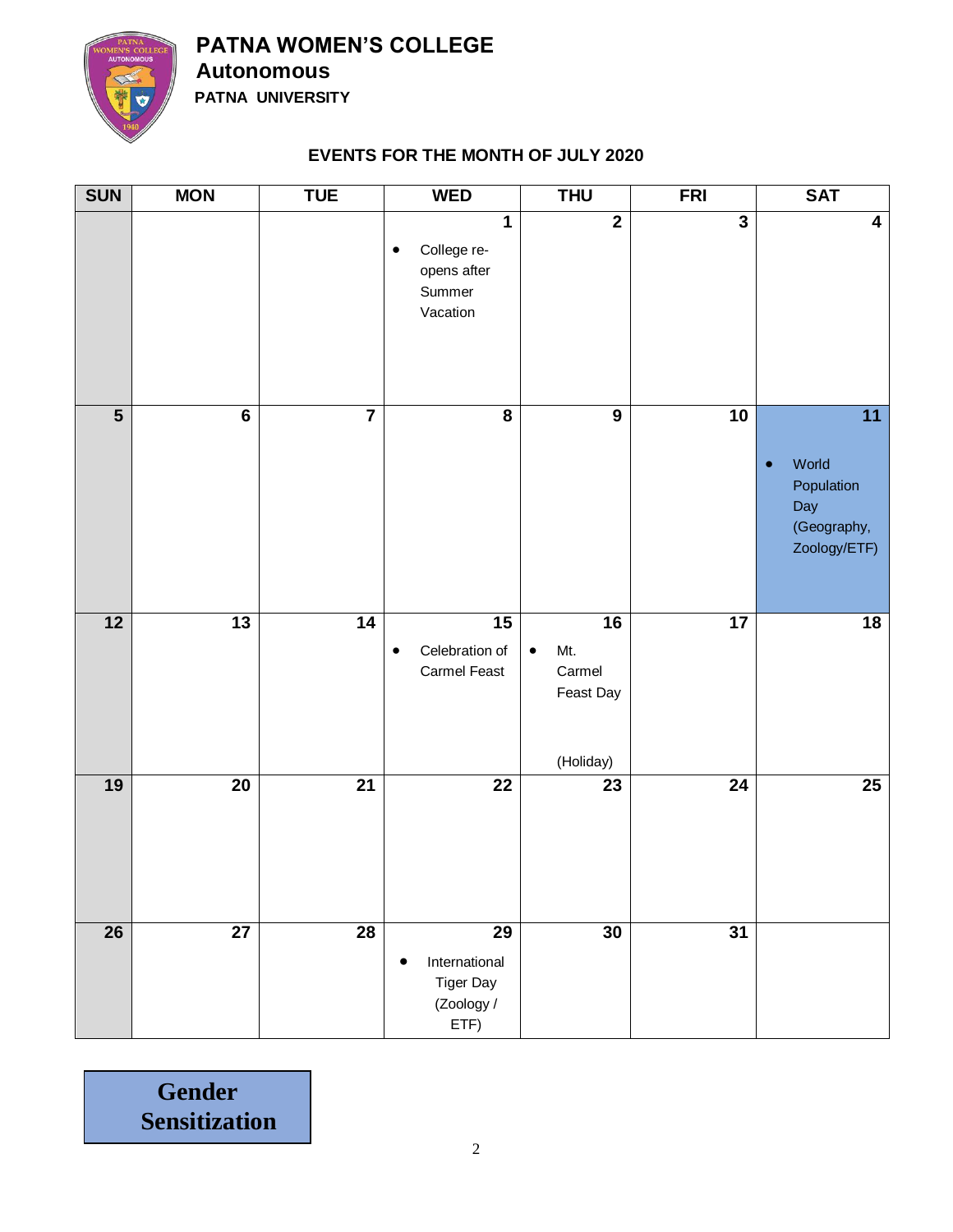

**Autonomous PATNA UNIVERSITY**

#### **EVENTS FOR THE MONTH OF AUGUST 2020**

| <b>SUN</b>                                           | <b>MON</b>                                                                            | <b>TUE</b>                                                                                 | <b>WED</b>                                                                                    | <b>THU</b>                                                                                | <b>FRI</b>                                                                                | <b>SAT</b>                                                                                |
|------------------------------------------------------|---------------------------------------------------------------------------------------|--------------------------------------------------------------------------------------------|-----------------------------------------------------------------------------------------------|-------------------------------------------------------------------------------------------|-------------------------------------------------------------------------------------------|-------------------------------------------------------------------------------------------|
| 30<br>$\overline{2}$                                 | $\overline{31}$<br>• Muharram<br>(Holiday)<br>$\overline{\mathbf{3}}$                 | $\overline{4}$                                                                             | $\overline{\mathbf{5}}$                                                                       | $\overline{\bf{6}}$                                                                       | $\overline{\mathbf{7}}$                                                                   | 1<br>Id-ul-Joha<br>$\bullet$<br>(Bakrid)<br>(Holiday)<br>8                                |
| Id-ul-<br>$\bullet$<br>Joha<br>(Bakrid)<br>(Holiday) | Raksha<br>$\bullet$<br>Bandhan<br>(Holiday)                                           |                                                                                            |                                                                                               |                                                                                           |                                                                                           |                                                                                           |
| $\overline{9}$                                       | 10                                                                                    | 11<br>Sri Krishna<br>$\bullet$<br>Janamashtami<br>(Holiday)                                | 12                                                                                            | 13                                                                                        | 14                                                                                        | 15<br>Independence<br>$\bullet$<br>Day<br>(Holiday)                                       |
| 16                                                   | $\overline{17}$                                                                       | $\overline{18}$                                                                            | 19<br>World<br>Photography<br>Day (BMC +<br>CEMS)                                             | 20                                                                                        | 21                                                                                        | 22                                                                                        |
| 23                                                   | 24<br><b>Mid Semester</b><br>٠<br><b>Examination</b><br>(Semester<br>I, III and $V$ ) | 25<br><b>Mid Semester</b><br>$\bullet$<br><b>Examination</b><br>(Semester I,<br>III and V) | 26<br><b>Mid Semester</b><br>$\bullet$<br><b>Examination</b><br>(Semester<br>I, III and $V$ ) | 27<br><b>Mid Semester</b><br>$\bullet$<br><b>Examination</b><br>(Semester<br>I, III and V | 28<br><b>Mid Semester</b><br>$\bullet$<br><b>Examination</b><br>(Semester<br>I, III and V | 29<br><b>Mid Semester</b><br>$\bullet$<br><b>Examination</b><br>(Semester I,<br>III and V |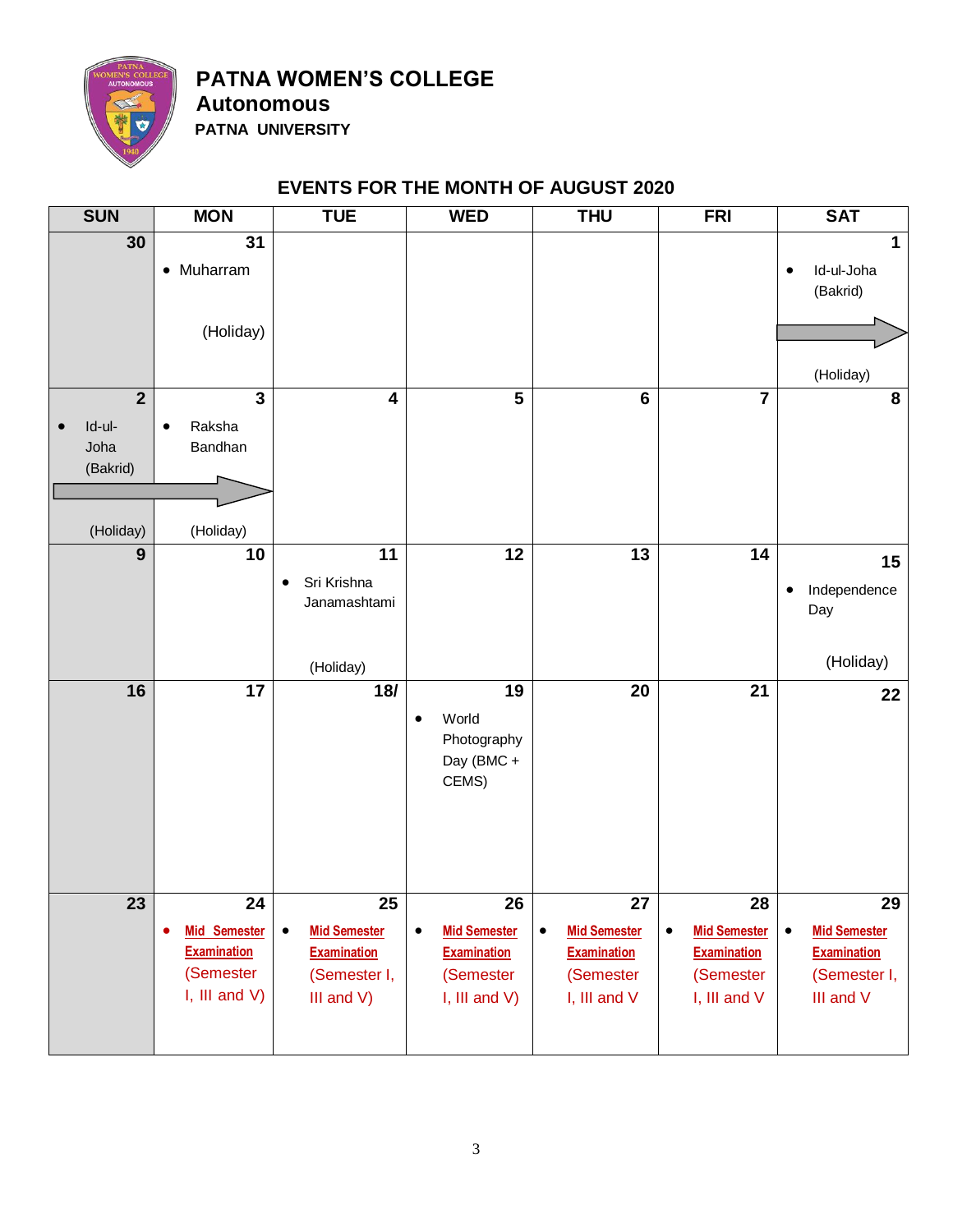

**PATNA WOMEN'S COLLEGE Autonomous**

 **PATNA UNIVERSITY**

#### **EVENTS FOR THE MONTH OF SEPTEMBER 2020**

| <b>SUN</b>                                                    | <b>MON</b>              | <b>TUE</b>                                                                                                                                                         | <b>WED</b>                                                                        | <b>THU</b>                                                             | <b>FRI</b>      | <b>SAT</b>                              |
|---------------------------------------------------------------|-------------------------|--------------------------------------------------------------------------------------------------------------------------------------------------------------------|-----------------------------------------------------------------------------------|------------------------------------------------------------------------|-----------------|-----------------------------------------|
|                                                               |                         | 1<br>Anant<br>$\bullet$<br>Chaturdashi                                                                                                                             | $\overline{\mathbf{2}}$<br><b>Mid Semester</b><br>$\bullet$<br><b>Examination</b> | $\mathbf{3}$<br><b>Mid Semester</b><br>$\bullet$<br><b>Examination</b> | 4               | $5\phantom{1}$<br>Teachers'<br>٠<br>Day |
|                                                               |                         | (Holiday)                                                                                                                                                          |                                                                                   |                                                                        |                 |                                         |
| $6\phantom{1}$                                                | $\overline{\mathbf{7}}$ | 8<br>• World<br><b>Literacy Day</b><br>(NSS)<br><b>ICWA</b><br>Invited<br>$\bullet$<br>Virtual<br>Lecture on<br>History and<br>Politics of<br>Women's<br>Education | $\overline{9}$                                                                    | 10                                                                     | 11              | 12                                      |
| 13                                                            | 14                      | 15                                                                                                                                                                 | 16<br>Ozone<br>Day<br>$\bullet$<br>(Zoology/ETF<br>and<br>Geography)              | 17<br>• Vishwakarma<br>Puja<br>(Holiday)                               | 18              | 19                                      |
| 20                                                            | $\overline{21}$         | $\overline{22}$<br>World<br>$\bullet$<br><b>Blood</b><br>Donation<br>Day (NSS)                                                                                     | $\overline{23}$                                                                   | $\overline{24}$                                                        | $\overline{25}$ | 26                                      |
| 27<br>World<br>$\bullet$<br>Tourism<br>Day<br>(Geogra<br>phy) | $\overline{28}$         | $\overline{29}$                                                                                                                                                    | 30                                                                                |                                                                        |                 |                                         |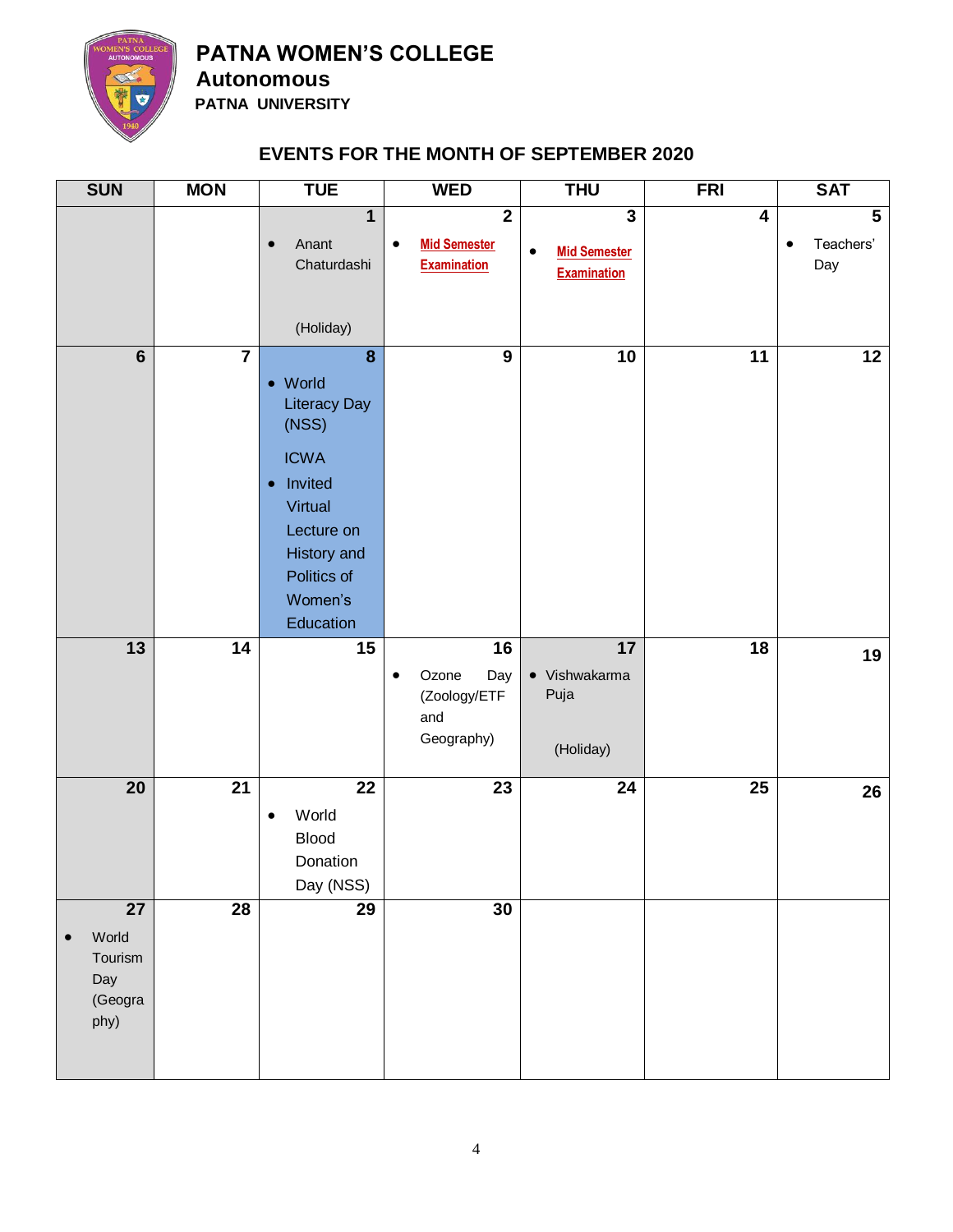

**Autonomous**

**PATNA UNIVERSITY**

#### **EVENTS FOR THE MONTH OF OCTOBER 2020**

| $\mathbf{2}$<br>1<br>$\bullet$ Mahatma<br>٠<br>• Joy of Giving<br>Gandhi<br>Week (IQAC)<br>Jayanti<br>ETF)<br>• World Elderly<br>Day<br>(Sociology)<br>(Holiday)<br>$\overline{\mathbf{5}}$<br>$\bf 6$<br>$\overline{7}$<br>$\boldsymbol{9}$<br>$\overline{\mathbf{4}}$<br>8<br>• Chehhallum<br>(Holiday)<br>11<br>12<br>$\overline{13}$<br>$\overline{14}$<br>$\overline{15}$<br>16<br>World Food<br>Natural<br>$\bullet$<br>$\bullet$<br>Day (Home<br>Disaster<br>Kalash<br>Reduction<br>Science)<br>Day<br>(Chemistry)<br>$\overline{21}$<br>$\overline{22}$<br>18<br>19<br>20<br>23<br>• Durga Puja | <b>SUN</b> | <b>MON</b> | <b>TUE</b> | <b>WED</b> | <b>THU</b> | <b>FRI</b> | <b>SAT</b>                                              |
|---------------------------------------------------------------------------------------------------------------------------------------------------------------------------------------------------------------------------------------------------------------------------------------------------------------------------------------------------------------------------------------------------------------------------------------------------------------------------------------------------------------------------------------------------------------------------------------------------------|------------|------------|------------|------------|------------|------------|---------------------------------------------------------|
|                                                                                                                                                                                                                                                                                                                                                                                                                                                                                                                                                                                                         |            |            |            |            |            |            | $\mathbf{3}$<br>Wildlife Week<br>(Zoology<br>$\sqrt{2}$ |
|                                                                                                                                                                                                                                                                                                                                                                                                                                                                                                                                                                                                         |            |            |            |            |            |            | 10                                                      |
|                                                                                                                                                                                                                                                                                                                                                                                                                                                                                                                                                                                                         |            |            |            |            |            |            | 17<br>• Durga Puja<br>Sthapana<br>(Holiday)             |
| (Holiday)                                                                                                                                                                                                                                                                                                                                                                                                                                                                                                                                                                                               |            |            |            |            |            |            | 24<br>• Durga Puja<br>(Holiday)                         |
| $\overline{25}$<br>$\overline{26}$<br>$\overline{27}$<br>$\overline{29}$<br>30<br>28<br>• Durga Puja<br>• Durga Puja<br>• Durga Puja<br>College<br>$\bullet$<br>re-opens<br>(Holiday)<br>(Holiday)<br>(Holiday)                                                                                                                                                                                                                                                                                                                                                                                         |            |            |            |            |            |            | 31                                                      |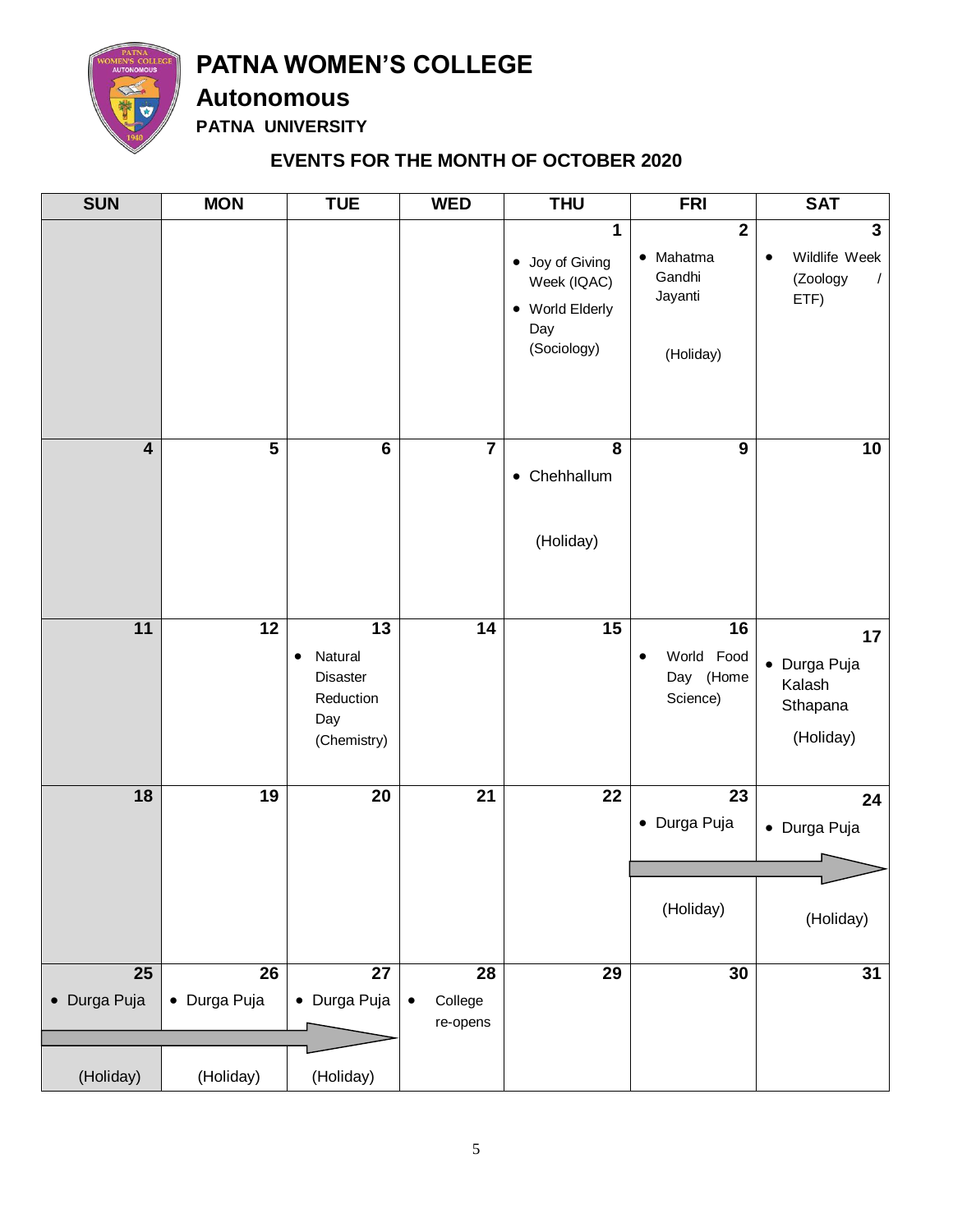

#### **Autonomous**

**PATNA UNIVERSITY**

#### **EVENTS FOR THE MONTH OF NOVEMBER 2020**

| <b>SUN</b> | <b>MON</b>                                                                                                                              | <b>TUE</b>                                                                                                                                     | <b>WED</b>                                                                                                                                       | <b>THU</b>                                                                                                                   | <b>FRI</b>                                                                                                                    | <b>SAT</b>                                                                                                                   |
|------------|-----------------------------------------------------------------------------------------------------------------------------------------|------------------------------------------------------------------------------------------------------------------------------------------------|--------------------------------------------------------------------------------------------------------------------------------------------------|------------------------------------------------------------------------------------------------------------------------------|-------------------------------------------------------------------------------------------------------------------------------|------------------------------------------------------------------------------------------------------------------------------|
| 1          | $\overline{2}$<br>Orientation<br>$\bullet$<br>on 'Gender<br>Sensitization'<br>in the Online<br><b>Student</b><br>Induction<br>Programme | $\overline{3}$<br><b>Orientation</b><br>$\bullet$<br>on 'Gender<br>Sensitization'<br>in the Online<br><b>Student</b><br>Induction<br>Programme | $\overline{\mathbf{4}}$<br>Orientation on<br>$\bullet$<br>'Gender<br>Sensitization'<br>in the Online<br><b>Student</b><br>Induction<br>Programme | $\overline{5}$<br>• Orientation<br>on 'Gender<br>Sensitization'<br>in the Online<br><b>Student</b><br>Induction<br>Programme | $6\phantom{1}6$<br>• Orientation on<br>'Gender<br>Sensitization'<br>in the Online<br><b>Student</b><br>Induction<br>Programme | $\overline{7}$<br>• Orientation on<br>'Gender<br>Sensitization' in<br>the Online<br><b>Student</b><br>Induction<br>Programme |
| 8          | 9<br>Orientation<br>on 'Gender<br>Sensitization'<br>in the Online<br><b>Student</b><br>Induction<br>Programme                           | 10                                                                                                                                             | 11                                                                                                                                               | 12                                                                                                                           | 13<br>• Diwali,<br>Chitragupta<br>$\bullet$<br>Puja,<br>Bhaidooj,<br>Chhath Puja<br>$\bullet$<br>Holiday<br>begins            | 14<br>Holiday                                                                                                                |
| 15         | $\overline{16}$                                                                                                                         | $\overline{17}$                                                                                                                                | 18                                                                                                                                               | 19                                                                                                                           | 20                                                                                                                            | 21                                                                                                                           |
| Holiday    | Holiday                                                                                                                                 | Holiday                                                                                                                                        | Holiday                                                                                                                                          | Holiday                                                                                                                      | Holiday                                                                                                                       | Holiday<br>World<br>$\bullet$<br>Philosophy<br>Day<br>(Philosophy)                                                           |
| 22         | 23<br>College re-<br>opens                                                                                                              | 24                                                                                                                                             | 25<br><b>End</b><br><b>Semester</b><br><b>Examination</b><br>(ESE)                                                                               | 26<br><b>End</b><br><b>Semester</b><br><b>Examinatio</b><br>n (ESE)                                                          | 27<br><b>End</b><br><b>Semester</b><br><b>Examination</b><br>(ESE)                                                            | 28<br>End<br><b>Semester</b><br><b>Examination</b><br>(ESE)                                                                  |
| 29         | 30<br>Hazrat<br>Mohammad<br>Sahab<br>Janam<br>Diwas /<br>Gurunanak<br>Jayanti<br>(Holiday)                                              |                                                                                                                                                |                                                                                                                                                  |                                                                                                                              |                                                                                                                               |                                                                                                                              |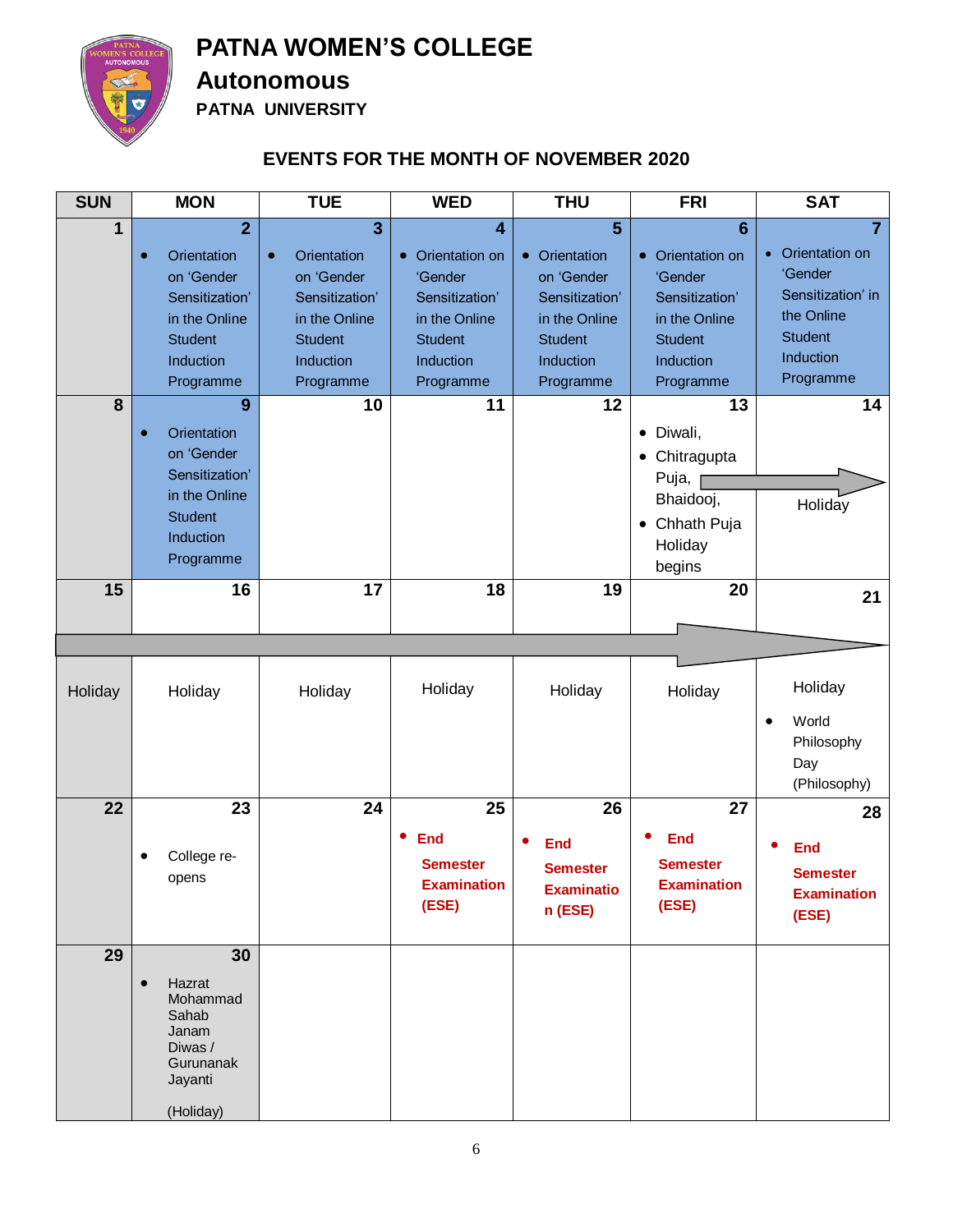

#### **Autonomous**

**PATNA UNIVERSITY**

#### **EVENTS FOR THE MONTH OF DECEMBER 2020**

| <b>SUN</b>      | <b>MON</b>                                                                          | <b>TUE</b>                                                                                                                                    | <b>WED</b>                                                                                                                                                 | <b>THU</b>                                                                                                                                               | <b>FRI</b>                                                              | <b>SAT</b>                                                                                                                                                         |
|-----------------|-------------------------------------------------------------------------------------|-----------------------------------------------------------------------------------------------------------------------------------------------|------------------------------------------------------------------------------------------------------------------------------------------------------------|----------------------------------------------------------------------------------------------------------------------------------------------------------|-------------------------------------------------------------------------|--------------------------------------------------------------------------------------------------------------------------------------------------------------------|
|                 |                                                                                     | 1<br><b>End</b><br>$\bullet$<br><b>Semester</b><br><b>Examination</b><br>(ESE)<br>World AIDS<br>$\bullet$<br>Day (Home<br>Science and<br>NSS) | $\overline{2}$<br><b>End</b><br>$\bullet$<br><b>Semester</b><br><b>Examination</b><br>(ESE)<br>World<br>$\bullet$<br>Conservation<br>Day (Botany +<br>IMB) | $\overline{3}$<br>$\bullet$<br><b>End</b><br><b>Semester</b><br><b>Examination</b><br>(ESE)                                                              | 4<br>• End Semester<br><b>Examination</b><br>(ESE)                      | $\overline{5}$<br><b>End Semester</b><br><b>Examination</b><br>(ESE)<br>Invited<br>$\bullet$<br>Virtual<br>Lecture on<br>Relationship<br>of Feminism<br>with youth |
| $6\phantom{1}$  | $\overline{7}$<br><b>End</b><br><b>Semester</b><br><b>Examination</b><br>(ESE)      | 8<br><b>End</b><br>٠<br><b>Semester</b><br><b>Examination</b><br>(ESE)                                                                        | 9<br><b>End Semester</b><br>٠<br><b>Examination</b><br>(ESE)                                                                                               | 10<br><b>End</b><br>$\bullet$<br><b>Semester</b><br><b>Examinat</b><br>ion (ESE)<br>Human<br>$\bullet$<br><b>Rights</b><br>Day<br>(Political<br>Science) | 11<br>۰<br><b>End</b><br><b>Semester</b><br><b>Examination</b><br>(ESE) | 12<br><b>End</b><br>$\bullet$<br><b>Semester</b><br><b>Examination</b><br>(ESE)                                                                                    |
| 13              | 14<br><b>End</b><br><b>Semester</b><br><b>Examination</b><br>(ESE)                  | 15<br>٠<br><b>End</b><br><b>Semester</b><br><b>Examination</b><br>(ESE)                                                                       | 16<br><b>End Semester</b><br>٠<br><b>Examination</b><br>(ESE)                                                                                              | 17                                                                                                                                                       | 18                                                                      | 19                                                                                                                                                                 |
| 20              | 21<br>Christmas<br>٠<br>Celebration<br>(for College<br>students<br>and<br>teachers) | 22<br>• Christmas<br>Milan for<br>Transgender<br>Friends /<br>Rickshaw<br>Pullers (Alumni<br>Association)<br>• Alumni Meet                    | 23                                                                                                                                                         | 24<br>Christmas<br>(Holidays)                                                                                                                            | 25<br>(Holiday)                                                         | 26<br>(Holiday)                                                                                                                                                    |
| $\overline{27}$ | 28                                                                                  | $\overline{29}$                                                                                                                               | 30                                                                                                                                                         | $\overline{31}$                                                                                                                                          |                                                                         |                                                                                                                                                                    |
|                 |                                                                                     |                                                                                                                                               |                                                                                                                                                            |                                                                                                                                                          |                                                                         |                                                                                                                                                                    |
| (Holiday)       | (Holiday)                                                                           | (Holiday)                                                                                                                                     | (Holiday)                                                                                                                                                  | (Holiday)                                                                                                                                                |                                                                         |                                                                                                                                                                    |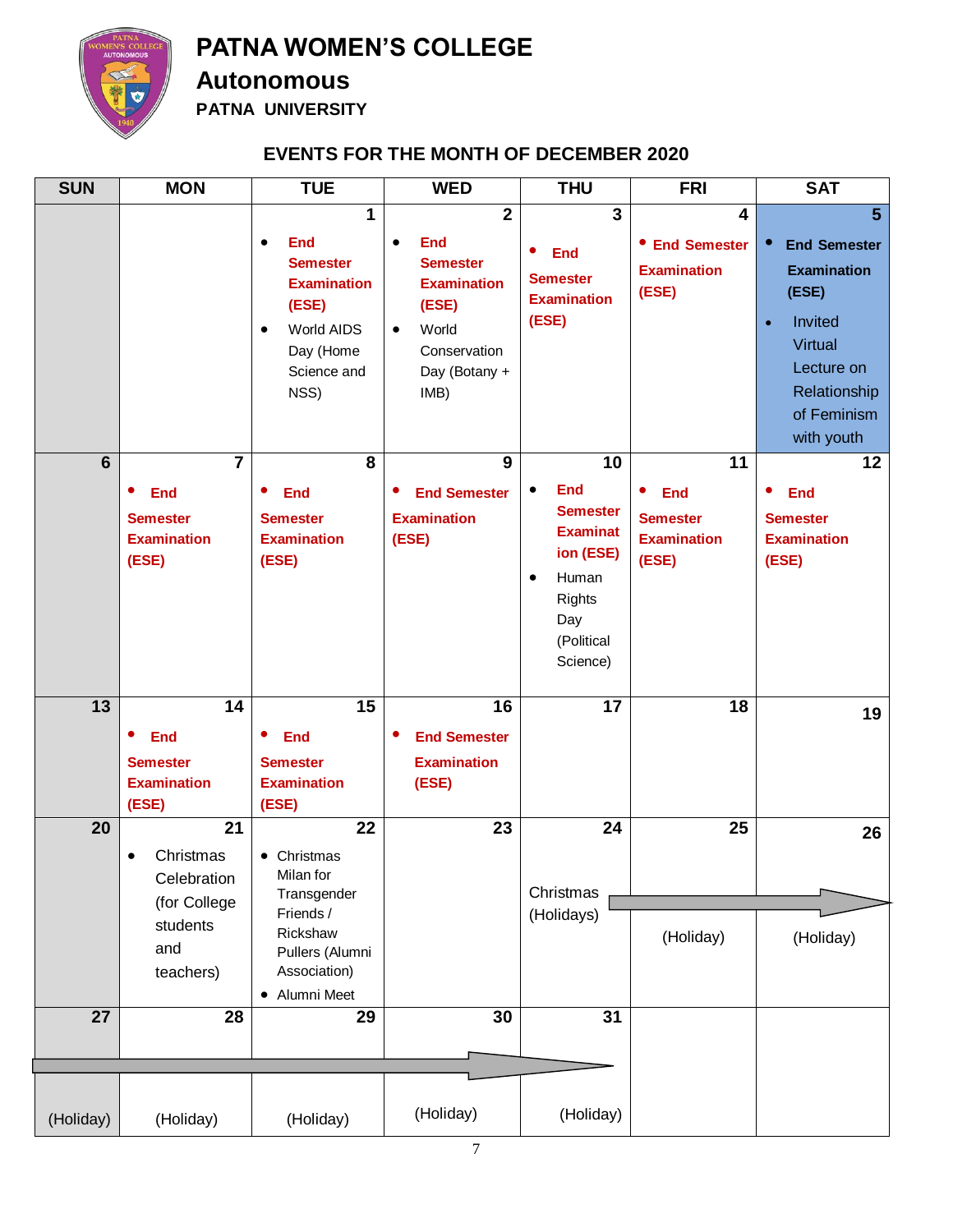

**Autonomous PATNA UNIVERSITY**

#### **EVENTS FOR THE MONTH OF JANUARY 2021**

| <b>SUN</b>                                                  | <b>MON</b>              | <b>TUE</b>                                     | <b>WED</b>                                                                      | <b>THU</b>              | <b>FRI</b>              | <b>SAT</b>     |
|-------------------------------------------------------------|-------------------------|------------------------------------------------|---------------------------------------------------------------------------------|-------------------------|-------------------------|----------------|
| $\overline{31}$                                             |                         |                                                |                                                                                 |                         | 1                       | $\overline{2}$ |
| $\overline{\mathbf{3}}$                                     | $\overline{\mathbf{4}}$ | $\overline{\mathbf{5}}$                        | $\overline{\mathbf{6}}$                                                         | $\overline{\mathbf{7}}$ | $\overline{\mathbf{8}}$ | $\overline{9}$ |
| 10<br>$\bullet$ fo'o<br>fgUnh<br>$f_{\text{no}}$<br>(fgUnh) | $\overline{11}$         | $\overline{12}$                                | $\overline{13}$<br>National<br>$\bullet$<br>Youth Day<br>Programme<br>(History) | $\overline{14}$         | $\overline{15}$         | 16             |
| 17                                                          | 18                      | 19                                             | 20                                                                              | $\overline{21}$         | $\overline{22}$         | 23             |
| $\overline{24}$                                             | $\overline{25}$         | $\overline{26}$<br>• Republic Day<br>(Holiday) | $\overline{27}$                                                                 | $\overline{28}$         | 29                      | 30             |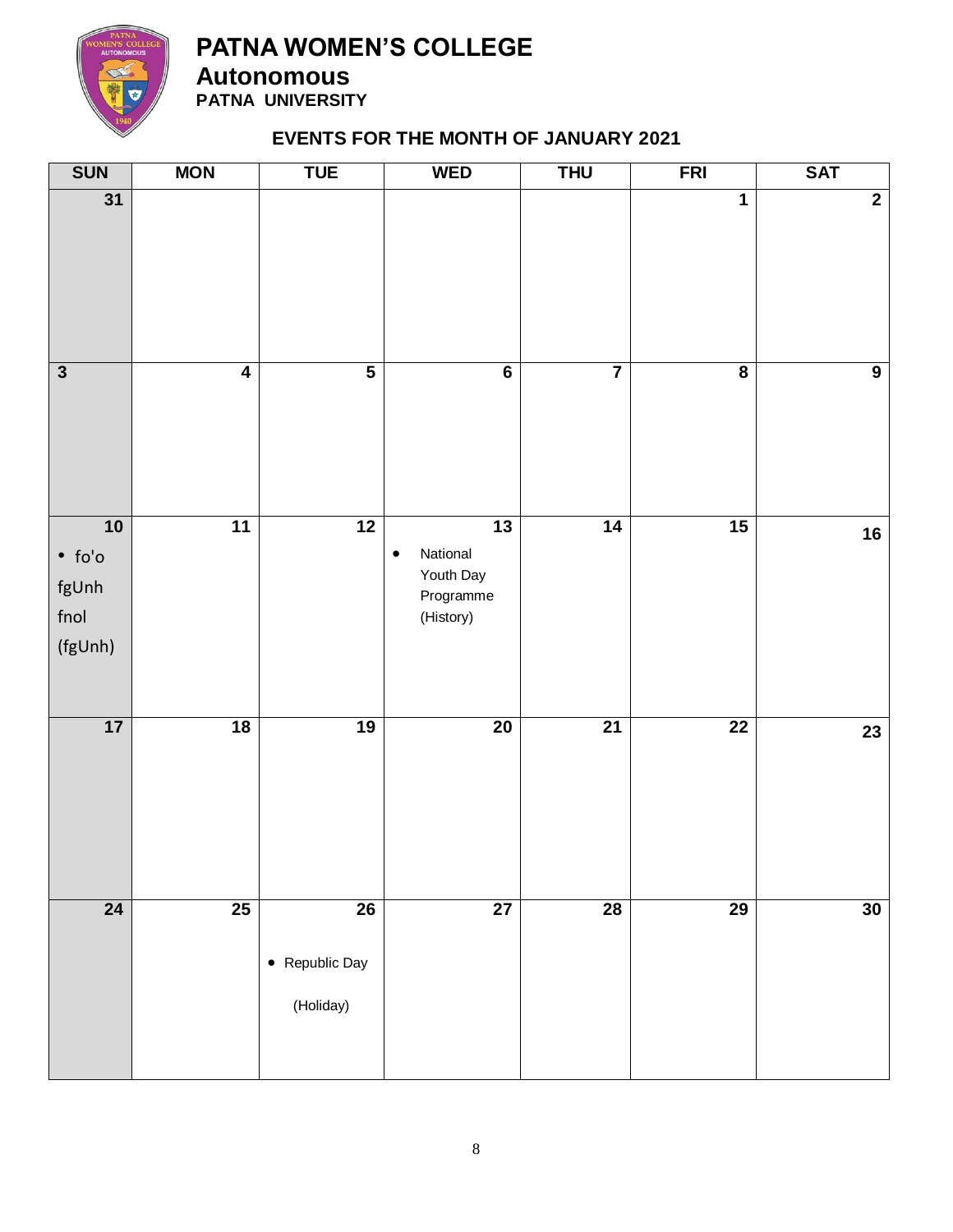

**Autonomous PATNA UNIVERSITY**

#### **EVENTS FOR THE MONTH OF FEBRUARY 2021**

| <b>SUN</b>                                                                                     | <b>MON</b>                                                                                | <b>TUE</b>                                                                                              | <b>WED</b>                                                                                                            | <b>THU</b>                                                                                                            | <b>FRI</b>                                                                                          | <b>SAT</b>     |
|------------------------------------------------------------------------------------------------|-------------------------------------------------------------------------------------------|---------------------------------------------------------------------------------------------------------|-----------------------------------------------------------------------------------------------------------------------|-----------------------------------------------------------------------------------------------------------------------|-----------------------------------------------------------------------------------------------------|----------------|
|                                                                                                | 1                                                                                         | $\overline{2}$<br>World<br>٠<br><b>Wetland Day</b><br>(Zoology /<br>ETF)                                | $\overline{\mathbf{3}}$                                                                                               | $\overline{\mathbf{4}}$                                                                                               | $\overline{\mathbf{5}}$                                                                             | $6\phantom{1}$ |
| $\overline{7}$                                                                                 | 8                                                                                         | $\boldsymbol{9}$                                                                                        | 10                                                                                                                    | 11                                                                                                                    | 12                                                                                                  | 13             |
| 14<br>Surya<br>$\bullet$<br>Namaskar<br>Day<br>(Philosophy)                                    | 15                                                                                        | 16                                                                                                      | $\overline{17}$<br>Invited<br>$\bullet$<br>Virtual<br>Lecture on<br>Love as<br>Liberation                             | $\overline{18}$                                                                                                       | $\overline{19}$                                                                                     | 20             |
| $\overline{21}$<br>$\bullet$ fo'o<br>ekr`Hkk"kk<br>fnol<br>(fgUnh)                             | $\overline{22}$<br>• Mid Semester<br><b>Examination</b><br>(Semester<br>II, IV and<br>VI) | $\overline{23}$<br><b>Mid Semester</b><br>$\bullet$<br><b>Examination</b><br>(Semester<br>II, IV and VI | $\overline{24}$<br><b>Mid</b><br>$\bullet$<br><b>Semester</b><br><b>Examination</b><br>(Semester<br>II, IV and<br>VI) | $\overline{25}$<br><b>Mid</b><br>$\bullet$<br><b>Semester</b><br><b>Examination</b><br>(Semester<br>II, IV and<br>VI) | $\overline{26}$<br><b>Mid Semester</b><br>٠<br><b>Examination</b><br>(Semester<br>II, IV and<br>VI) | 27             |
| 28<br>National<br>$\bullet$<br>Science Day<br>(All<br>Departments<br>of Science<br>stream DBT) |                                                                                           |                                                                                                         |                                                                                                                       |                                                                                                                       |                                                                                                     |                |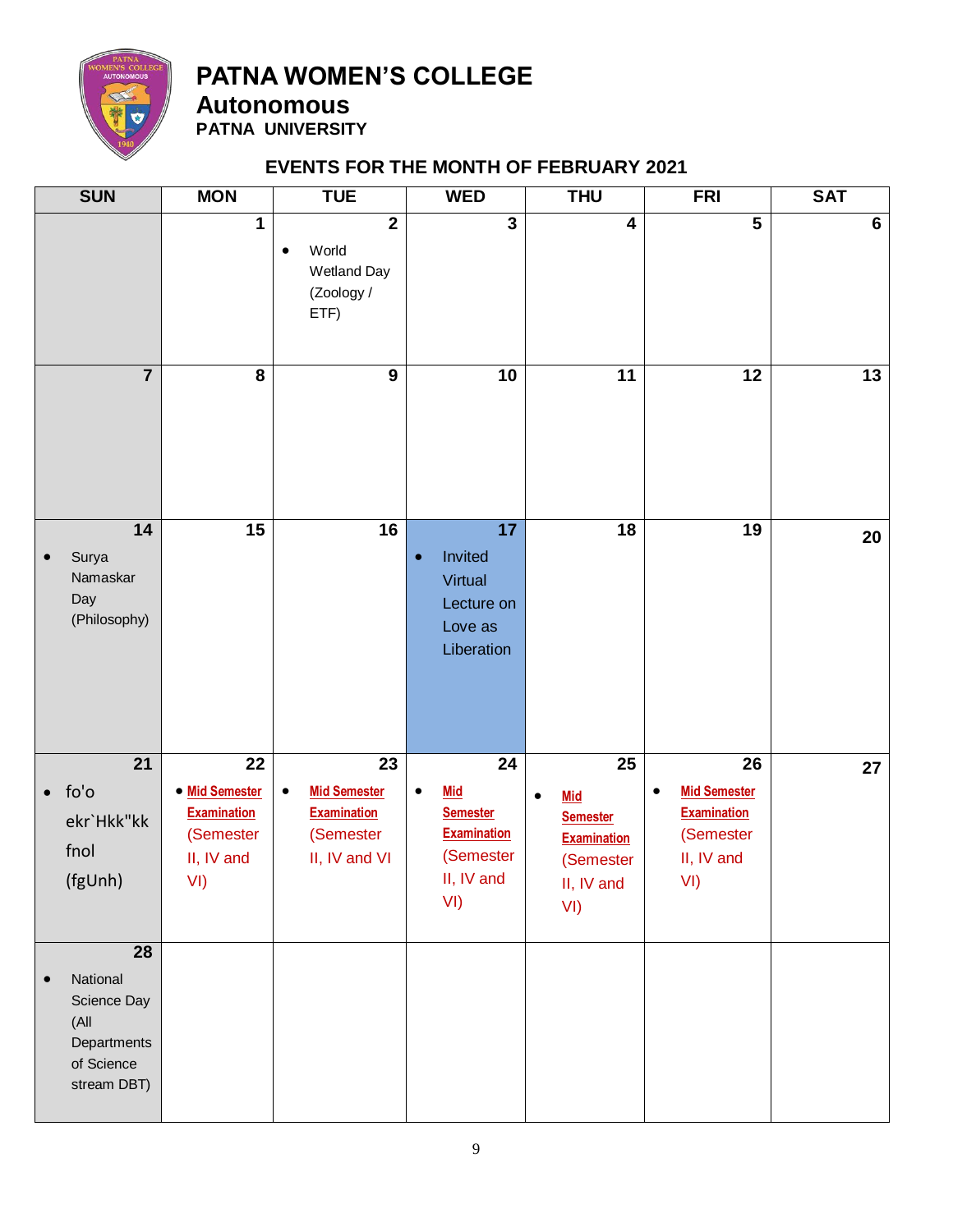

## **Autonomous**

**PATNA UNIVERSITY**

### **EVENTS FOR THE MONTH OF MARCH 2021**

| <b>SUN</b>                                                                                                        | <b>MON</b>                                                                                                                                                                                                                                                                                                                                                                                                                                                                                                                                              | <b>TUE</b>                                                | <b>WED</b>      | <b>THU</b> | <b>FRI</b>              | <b>SAT</b>                                                                                       |
|-------------------------------------------------------------------------------------------------------------------|---------------------------------------------------------------------------------------------------------------------------------------------------------------------------------------------------------------------------------------------------------------------------------------------------------------------------------------------------------------------------------------------------------------------------------------------------------------------------------------------------------------------------------------------------------|-----------------------------------------------------------|-----------------|------------|-------------------------|--------------------------------------------------------------------------------------------------|
|                                                                                                                   | 1                                                                                                                                                                                                                                                                                                                                                                                                                                                                                                                                                       | $\overline{2}$                                            | $\overline{3}$  | 4          | $\overline{\mathbf{5}}$ | 6<br>One day<br>$\bullet$<br>Webinar on<br>Women's<br>Health:<br><b>Issues and</b><br>Challenges |
| 7<br>• International<br>Women's<br>Day<br>(Geography)<br>• International<br>Women's<br>Day (Political<br>Science) | 8<br>Women's Day<br>Celebration<br>Guest Lecture on<br>$\bullet$<br>Women's Health:<br><b>Issues and</b><br><b>Challenges (Political</b><br>Science)<br>Nukkad Natak on<br>$\bullet$<br>ukjh dh dgkuh]<br>'ksjksa dh tqckuh<br>by students of<br><b>Performing Arts</b><br>Women in<br>$\bullet$<br>Leadership:<br>Achieving an equal<br>future in a COVID-<br>19 World by<br><b>Apostolic Carmel</b><br>and Sacred Heart<br><b>Teachers Training</b><br>Institute<br>Mono Act on<br>$\bullet$<br>Women as Dakhal<br><b>Theatre Society</b><br>Services | 9<br>Women's<br>$\bullet$<br>Day<br>Celebration<br>(ICWA) | 10              | 11         | 12                      | 13                                                                                               |
| 14                                                                                                                | 15<br><b>World Consumer</b><br><b>Rights Day</b><br>(Economics and<br>Commerce)                                                                                                                                                                                                                                                                                                                                                                                                                                                                         | 16                                                        | 17              | 18         | 19                      | 20<br>World House<br>Sparrow Day<br>(Zoology /<br>ETF)                                           |
| 21                                                                                                                | 22<br>• Bihar Diwas<br>(Holiday)<br>World Water Day<br>(Zoology / ETF)                                                                                                                                                                                                                                                                                                                                                                                                                                                                                  | 23                                                        | $\overline{24}$ | 25         | 26                      | 27                                                                                               |
| 28                                                                                                                | 29                                                                                                                                                                                                                                                                                                                                                                                                                                                                                                                                                      | 30                                                        | 31              |            |                         |                                                                                                  |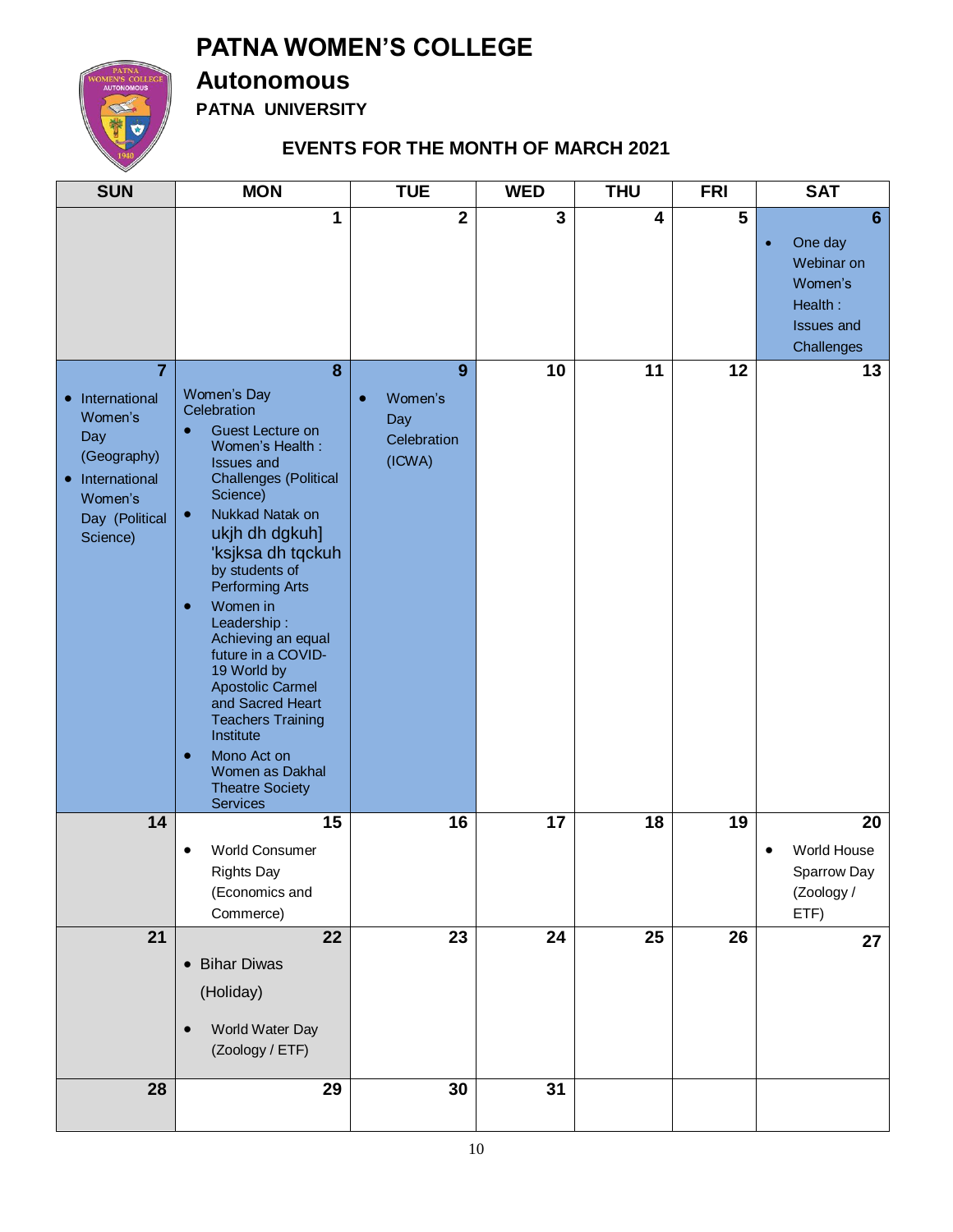

**Autonomous**

**PATNA UNIVERSITY**

#### **EVENTS FOR THE MONTH OF APRIL 2021**

| <b>SUN</b>              | <b>MON</b>                                                                       | <b>TUE</b>                                                                      | <b>WED</b>                                                                | <b>THU</b>                                                                                | <b>FRI</b>                                                                      | <b>SAT</b>                                                          |
|-------------------------|----------------------------------------------------------------------------------|---------------------------------------------------------------------------------|---------------------------------------------------------------------------|-------------------------------------------------------------------------------------------|---------------------------------------------------------------------------------|---------------------------------------------------------------------|
|                         |                                                                                  |                                                                                 |                                                                           | 1                                                                                         | $\overline{2}$                                                                  | $\overline{3}$                                                      |
| $\overline{\mathbf{4}}$ | 5                                                                                | $6\phantom{1}$                                                                  | $\overline{7}$<br>World Health<br>$\bullet$<br>Day                        | 8                                                                                         | $\boldsymbol{9}$                                                                | 10                                                                  |
| 11                      | 12                                                                               | 13                                                                              | $\overline{14}$                                                           | 15                                                                                        | 16                                                                              | 17                                                                  |
|                         | <b>End</b><br>$\bullet$<br><b>Semester</b><br><b>Examination</b><br>(ESE)        | <b>End</b><br>$\bullet$<br><b>Semester</b><br><b>Examination</b><br>(ESE)       | <b>End</b><br>$\bullet$<br><b>Semester</b><br><b>Examination</b><br>(ESE) | <b>End</b><br>$\bullet$<br><b>Semester</b><br><b>Examination</b><br>(ESE)                 | <b>End</b><br>٠<br><b>Semester</b><br><b>Examination</b><br>(ESE)               | <b>End</b><br><b>Semester</b><br><b>Examinati</b><br>on (ESE)       |
| 18                      | 19<br><b>End</b><br>$\bullet$<br><b>Semester</b><br><b>Examinatio</b><br>n (ESE) | 20                                                                              | 21                                                                        | 22<br>World Earth<br>$\bullet$<br>Day (Physics,<br>Geography<br>and (Zoology<br>$/$ ETF)) | 23                                                                              | 24<br><b>End</b><br><b>Semester</b><br><b>Examinati</b><br>on (ESE) |
| 25                      | 26<br>٠<br><b>End</b><br><b>Semester</b><br><b>Examination</b><br>(ESE)          | 27<br>$\bullet$<br><b>End</b><br><b>Semester</b><br><b>Examination</b><br>(ESE) | 28<br>$\bullet$<br><b>End Semester</b><br><b>Examination</b><br>(ESE)     | 29<br><b>End</b><br>$\bullet$<br><b>Semester</b><br><b>Examination</b><br>(ESE)           | 30<br>$\bullet$<br><b>End</b><br><b>Semester</b><br><b>Examination</b><br>(ESE) |                                                                     |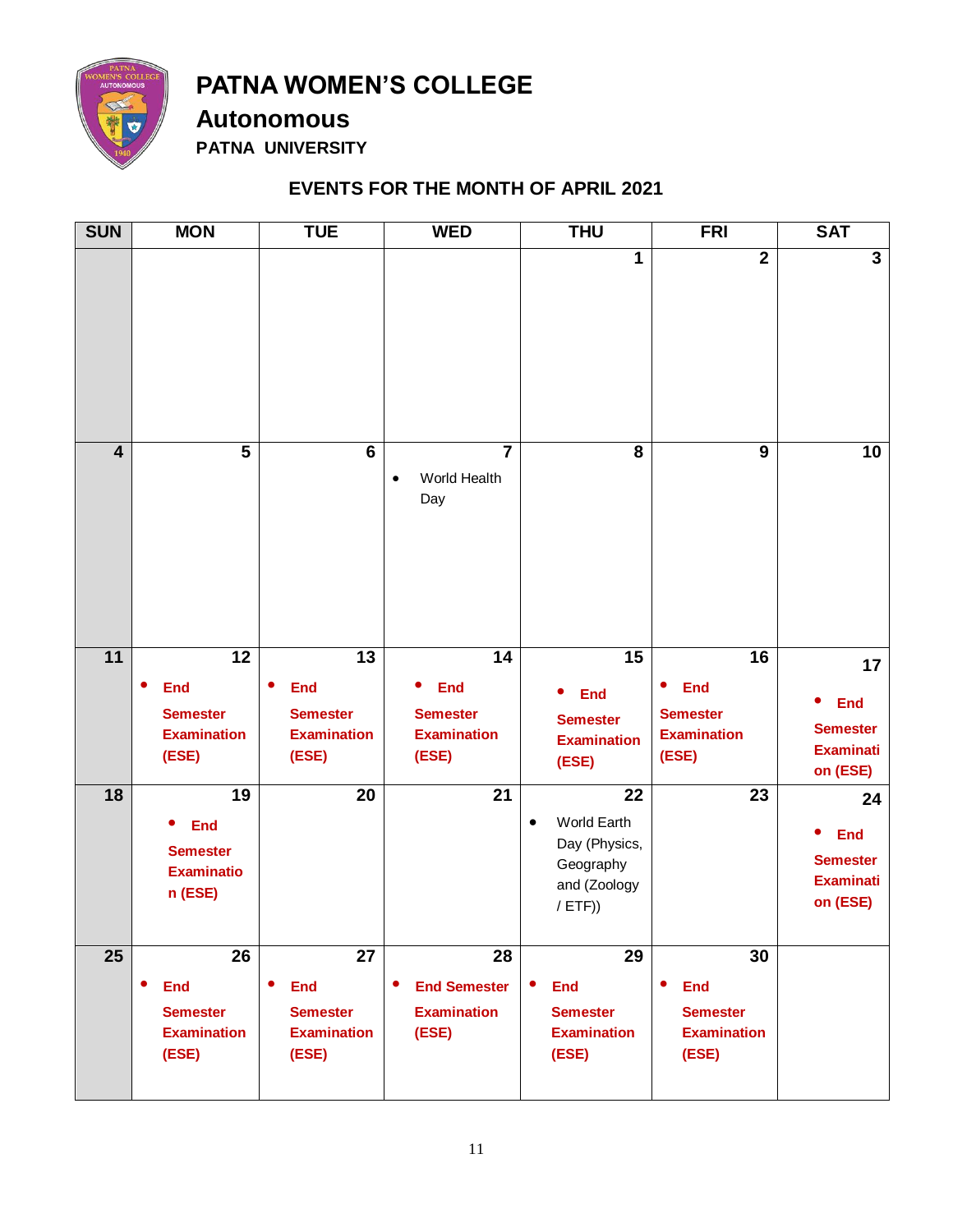

**Autonomous**

**PATNA UNIVERSITY**

#### **EVENTS FOR THE MONTH OF MAY 2021**

| <b>SUN</b>      | <b>MON</b>                                                                                  | <b>TUE</b>              | <b>WED</b>                                                                                 | <b>THU</b>      | <b>FRI</b>                                                                                           | <b>SAT</b>                             |
|-----------------|---------------------------------------------------------------------------------------------|-------------------------|--------------------------------------------------------------------------------------------|-----------------|------------------------------------------------------------------------------------------------------|----------------------------------------|
| 30              | $\overline{31}$                                                                             |                         |                                                                                            |                 |                                                                                                      | $\mathbf{1}$<br>• May Day<br>(Holiday) |
| $\overline{2}$  | $\overline{3}$<br><b>End</b><br>$\bullet$<br><b>Semester</b><br><b>Examination</b><br>(ESE) | $\overline{\mathbf{4}}$ | $\overline{\mathbf{5}}$<br><b>End Semester</b><br>$\bullet$<br><b>Examination</b><br>(ESE) | $6\phantom{a}$  | $\overline{\mathbf{7}}$<br><b>End</b><br>$\bullet$<br><b>Semester</b><br><b>Examination</b><br>(ESE) | 8                                      |
| $\overline{9}$  | 10<br>$\bullet$<br><b>End</b><br><b>Semester</b><br><b>Examination</b><br>(ESE)             | $\overline{11}$         | 12<br><b>End Semester</b><br>$\bullet$<br><b>Examination</b><br>(ESE)                      | 13              | 14<br><b>End</b><br>$\bullet$<br><b>Semester</b><br><b>Examination</b><br>(ESE)                      | 15                                     |
| 16              | 17<br>$\bullet$<br><b>End</b><br><b>Semester</b><br><b>Examination</b><br>(ESE)             | $\overline{18}$         | 19                                                                                         | 20              | $\overline{21}$                                                                                      | 22                                     |
| $\overline{23}$ | $\overline{24}$                                                                             | $\overline{25}$         | $\overline{26}$                                                                            | $\overline{27}$ | $\overline{28}$                                                                                      | $\overline{29}$                        |